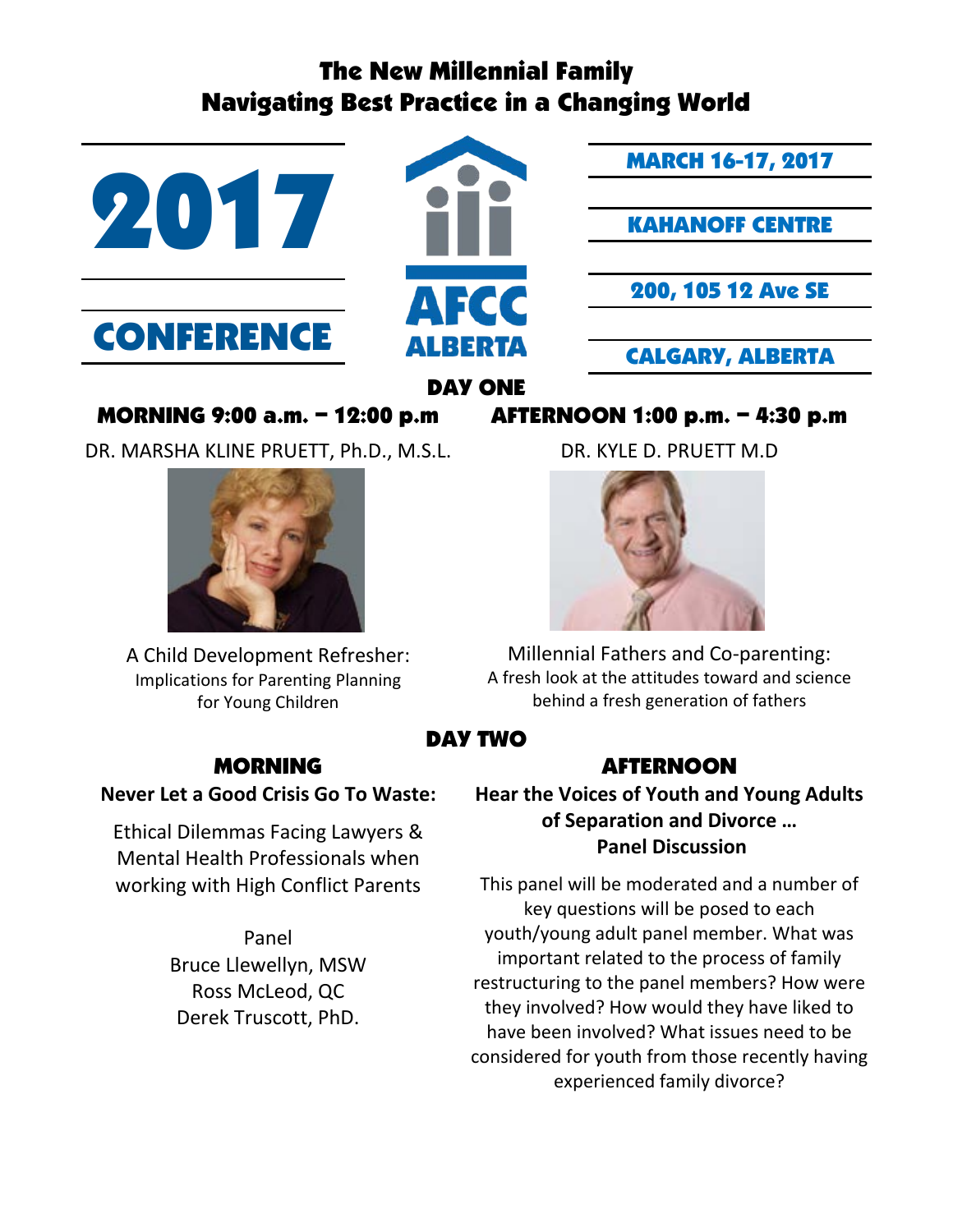## The New Millennial Family Navigating Best Practice in a Changing World DAY ONE SPEAKERS

### **DR. MARSHA KLINE PRUETT, Ph.D., M.S.L.**

Marsha Kline Pruett, Ph.D., M.S.L. is a psychologist with masters' degrees in law and in education. She is the Maconda Brown O'Connor Professor at Smith College School for Social Work. She has twenty-five years of clinical experience with individuals, couples, families and children. Her expertise includes couples counseling and consultation, father involvement consultation, legal case development for attorneys, mediation, and collaborative divorce. She provides training nationally and abroad to mental health and legal professionals. Her scholarly works include numerous professional articles, curricula, chapters, and 3 books focused on couple and co-parental relationships, marriage, and divorce – including Your Divorce Advisor: A Psychologist and Attorney Lead You through the Legal and Emotional Landscape of Divorce (Fireside) and Partnership Parenting (2009, Perseus) written with her husband. She is involved in research projects spanning supporting father involvement group interventions in the U.S. and Canada; the evaluation of online parenting programs; a global conflict resolution and peace building program; and the design and evaluation of model ADR programs that help families resolve disputes outside of the adversarial system. Her research on a model continuum of effective and costefficient co-parenting services in the Connecticut courts, father involvement, and parenting plans for young children earned her the Association of Family and Conciliation Court's Stanley Cohen Award for Distinguished Research. She is currently the President-elect of the Association of Family and Conciliation Courts.

### **DR. KYLE D. PRUETT M.**

Dr. Kyle Pruett, Clinical Professor of Child Psychiatry and Nursing, served as Director of Medical Studies at the Yale School of Medicine's Child Study Center, where he received both the Lifetime Distinguished Teaching and Lifetime Achievement awards. He has been in the private practice of infant, child and family psychiatry since 1974.

As past president of Zero to Three: The National Center for Infants, Toddlers and their Families, he headed America's most prestigious multi-disciplinary resource and training center for infant/family professionals. Award-winning author and researcher, his writings include 100+ original scientific articles, the classic Nurturing Father, (American Health Book Award), Fatherneed, Me, Myself and I: The Child's Sense of Self (Independent Book Publisher's Award), and Partnership Parenting: How Men and Women Parent Differently-Why it Helps Your Kids and Can Strengthen Your Marriage (also published in Mandarin) He is a frequent contributor to national and international print (NY Times, Toronto Globe and Mail, London Times), and electronic media, with television appearances on NBC, CBC, ABC News, CBS Morning News, NPR. He sits on the PBS National Advisory Board, and Sesame Workshop Board of Directors. He was chosen by Peter Jennings to co-host the 'Children's Town Meeting' for ABC News the Saturday after 9/11, and by Oprah Winfrey to co-host her video for new parents, "Begin With Love".

With his wife Marsha Kline Pruett, Ph.D., he serves as co-investigator in the Collaborative Divorce Project to reduce the trauma of divorce in young children's lives, and the award-winning 8 yr., 900+ family, multi-site, multi-cultural abuse and neglect prevention study, 'Supporting Fatherhood Involvement' for California's Office of Child Abuse Prevention (with replications underway in Canada and the UK.). He served as Visiting Professor of Psychiatry to the University of Calgary School of Medicine, and consults to the prestigious international Early Childhood Peace Consortium at the United Nations/UNICEF. He also co-leads the Early Childhood Post-Graduate Fellowship for the Salama bint Hamdan Foundation in Abu Dhabi.